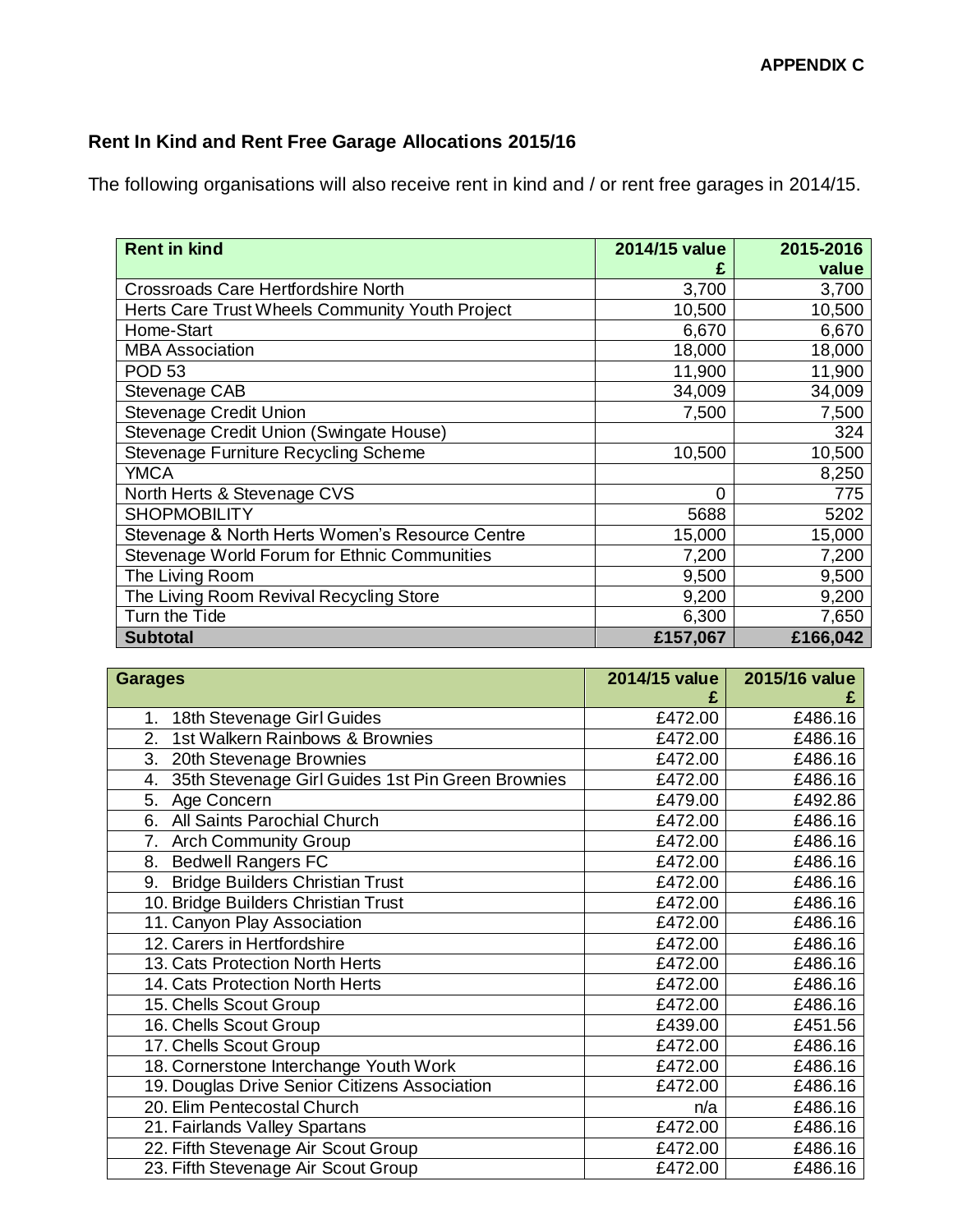## **APPENDIX C**

| <b>Garages</b>                                      | 2014/15 value | 2015/16 value |
|-----------------------------------------------------|---------------|---------------|
|                                                     |               |               |
| 24. First Stevenage Scouts                          | £472.00       | £486.16       |
| 25. First Stevenage Scouts                          | £472.00       | £486.16       |
| 26. Fusion Theatre Company                          | £472.00       | £486.16       |
| 27. Fusion Theatre Company                          | £472.00       | £486.16       |
| 28. Girl Guides Pin Green Group                     | £472.00       | £486.16       |
| 29. Girl Guiding 1st Great Ashby Rainbows           | £472.00       | £486.16       |
| 30. Girl Guiding Stevenage Division                 | £472.00       | £486.16       |
| 31. Girl Guiding Stevenage East                     | £472.00       | £486.16       |
| 32. Girl Guiding Stevenage North District           | £472.00       | £486.16       |
| 33. Happy Days Playroom                             | £472.00       | £486.16       |
| 34. Hertfordshire Crucial Crew                      | £479.00       | £492.86       |
| 35. Herts Care Trust - Wheels Community Project     | £472.00       | £486.16       |
| 36. Herts Care Trust - Wheels Community Project     | £472.00       | £486.16       |
| 37. Herts Care Trust - Wheels Community Project     | £472.00       | £486.16       |
| 38. Herts Care Trust - Wheels Community Project     | £585.00       | £602.04       |
| 39. Herts Care Trust - Wheels Community Project     | £585.00       | £602.04       |
| 40. Herts Care Trust - Wheels Community Project     | £472.00       | £486.16       |
| 41. Herts Care Trust - Wheels Community Project     | £472.00       | £486.16       |
| 42. Herts Care Trust - Wheels Community Project     | £585.00       | £602.04       |
| 43. Homestart Stevenage                             | n/a           | £486.16       |
| 44. Kadoma Link Association                         | £472.00       | £486.16       |
| 45. Kiwanis                                         | £472.00       | £486.16       |
| 46. Kommunal Training Enterprise Centre             | £472.00       | £486.16       |
| 47. Leisure Direct                                  | £472.00       | £486.16       |
| 48. National Gult Veterans & Families Association   | £479.00       | £492.86       |
| 49. Orgs Stevenage School                           | £472.00       | £486.16       |
| 50. Oval Community Association                      | £472.00       | £486.16       |
| 51. Pin Green Scout Group                           | £472.00       | £486.16       |
| 52. Pin Green Scout Group                           | £472.00       | £486.16       |
| 53. Poplars Community Forum                         | £472.00       | £486.16       |
| 54. Poplars Rainbows Girl Guiding                   | £472.00       | £486.16       |
| 55. Rotary Club Of Stevenage Grange                 | £472.00       | £486.16       |
| 56. Royal Air Forces Association - Stevenage Branch | £472.00       | £486.16       |
| 57. Royal British Legion                            | £472.00       | £486.16       |
| 58. Royal National Lifeboat Institution             | £472.00       | £486.16       |
| 59. RSPCA (Herts East)                              | £472.00       | £486.16       |
| 60. St Nicholas Community Association               | n/a           | £486.16       |
| 61. Stevenage Football Club                         | n/a           | £486.16       |
| 62. Shephall Community Association                  | £472.00       | £486.16       |
| 63. Shephall Residents & Associates                 | £472.00       | £486.16       |
| 64. Springfield House Community Centre              | £472.00       | £486.16       |
| 65. St Hugh & St John Church                        | £472.00       | £486.16       |
| 66. St Mary's Church                                | £472.00       | £486.16       |
| 67. St Nicholas Church                              | £472.00       | £486.16       |
| 68. St Nicholas Scout Group                         | £472.00       | £486.16       |
| 69. St Nicholas Scout Group                         | £472.00       | £486.16       |
| 70. St Peters Church                                | £472.00       | £486.16       |
| 71. Stevenage Choral Society                        | £472.00       | £486.16       |
| 72. Stevenage Community Foodbank                    | £             | £492.86       |
| 73. Stevenage Coreys Mill Lions Club                | £472.00       | £486.16       |
| 74. Stevenage Coreys Mill Lions Club                | £472.00       | £486.16       |
|                                                     |               |               |